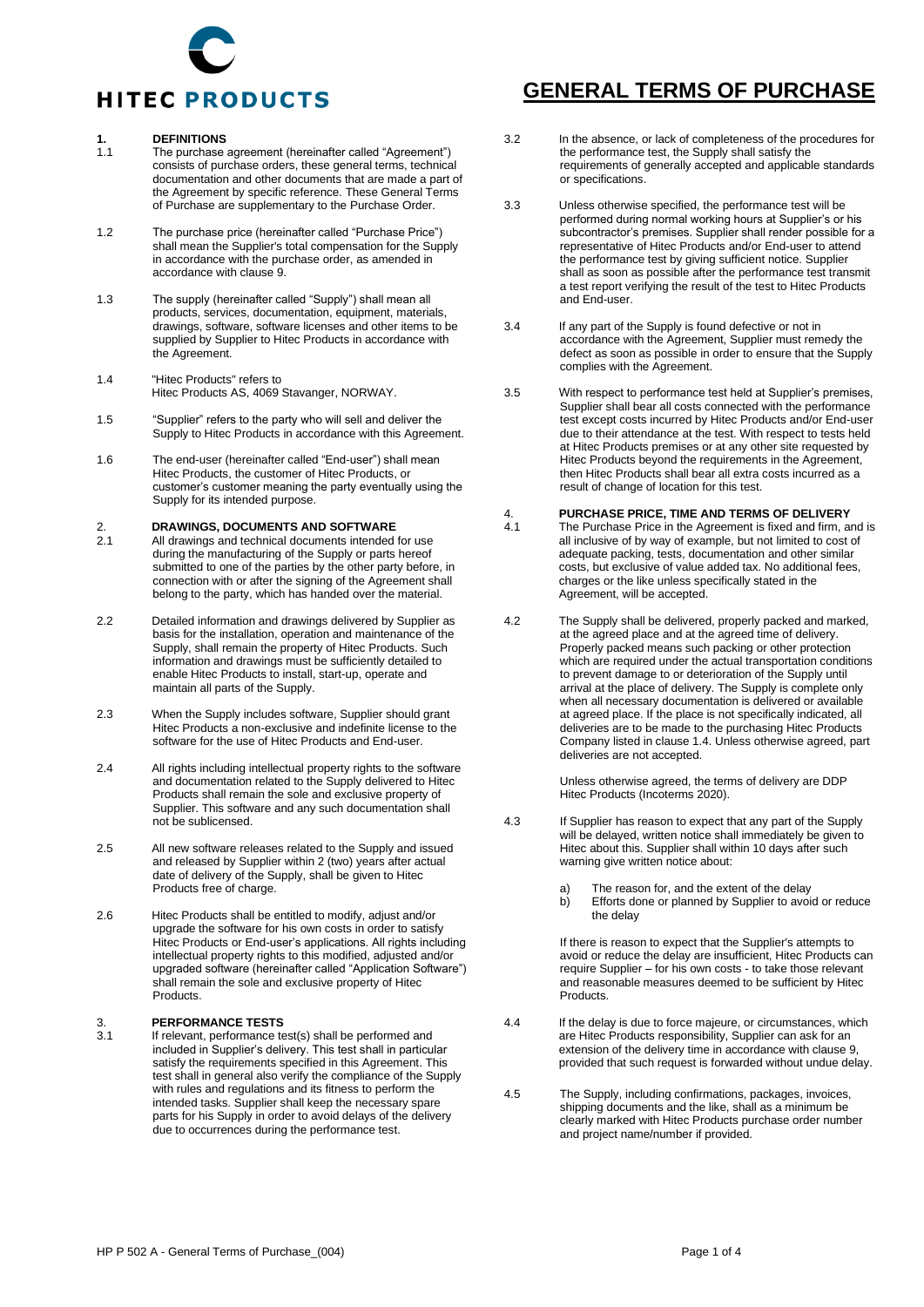## **HITEC PRODUCTS**

- 4.6 Supplier shall mark the Supply in conformity with the applicable EU directives and any national rules relating to marking. If CE marking is required, Supplier shall attach a manufacturer's declaration of conformity or a certificate of conformity.
- 4.7 Hitec Products reserves the right to return the Supply if inadequately marked, at Supplier's cost and risk.
- 4.8 An updated delivery/progress report should be submitted no later then Monday at 12:00 hours every week, unless otherwise agreed. The purpose of this report is to document that Supplier will meet the delivery date.

#### **5 TITLE**<br>**5.1 Title** to

- Title to any material, equipment or other item to be provided or supplied by Supplier to Hitec Products as part of the Supply shall pass to Hitec Products on the date;
- 5.1.1 any such material, equipment or item is identified as a part of the Supply; or
- 5.1.2 payment with respect to such item or relevant portions thereof is made; or
- 5.1.3 upon termination of the Agreement for any reason; whichever of the foregoing shall first occur.
- 5.2 Supplier recognises Hitec Products and/or End-user's ownership and title to the Supply and any and all Hitec Products provided items, together with any document or item furnished by Hitec Products to Supplier during the term of the Agreement.
- 5.3 Supplier shall not have the right to withhold the Supply as security for claims on Hitec Products, even if the parties are in disagreement about payment.
- 5.4 Supplier guarantees that any part of the Supply to which Hitec Products holds title shall not be subject to any lien, any sub-supplier's retention of title or any other encumbrance. No such lien shall be granted by supplier during the performance or production of the Supply. Should any claim by Supplier or sub-suppliers or his affiliated companies be made against any part of the Supply, including but not limited to an action for or against title, Supplier will defend such claim and take necessary actions to clear the title. Supplier also hereby agrees to defend, indemnify and hold Hitec Products, Enduser, Hitec Products other suppliers or Hitec Products affiliated companies harmless from and against all losses, expenses or other consequences of any such claim.
- 5.5 Any item to which Hitec Products holds title and which remains in the possession of Supplier or any sub-suppliers of Supplier, shall be marked and otherwise identified by Supplier as being the property of Hitec Products and/or Enduser and shall be stored and maintained separately from other property.
- 5.6 Supplier shall, upon Hitec Products request, have its bank or other financial institution acknowledge to Hitec Products that there are no liens or encumbrances, which would conflict with Hitec Products title as aforesaid.

## 6 **INVOICING, PAYMENT AND AUDIT**

- Hitec Products shall pay the Purchase Price to Supplier. Unless otherwise agreed, payment of undisputed parts of the invoice is due within 45 days after a correct invoice was received.
- 6.2 Each invoice shall concern only one purchase order. Partial invoicing will not be accepted unless otherwise agreed. If partial invoicing is agreed, the invoice lines shall have clear reference to the corresponding purchase order lines or payment milestone. Further, Supplier shall not issue more than one invoice per purchase order per month.
- 6.3 Hitec Products or his representative shall have the right to audit all documentation concerning supplies from Supplier or his sub-contractor, which will be paid or reimbursed by Hitec

## **GENERAL TERMS OF PURCHASE**

Products. Hitec Products shall have this right for the duration of the Agreement and for two calendar years following the year in which delivery was effected.

#### **7. ASSIGNMENT AND SUB-CONTRACTING**

- Supplier shall not assign the Agreement or part thereof, nor Sub-contract any part of the Supply, without the written approval of Hitec Products. Use of contract labour and minor purchases do not require such approval.
- 7.2 Hitec Products can assign his rights and obligations according to Agreement to a third party.
- 7.3 Supplier shall include in any agreement with its sub-suppliers all relevant provisions of the Agreement including without limitation, such provisions as are specifically required to be included. In particular, the agreement may with Supplier's sub-suppliers shall contain provisions:
- 7.3.1 stating that the agreement may be assigned to Hitec Products;
- 7.3.2 Hitec Products may at any time enter into the agreement and take over Supplier's rights and obligations;
- 7.3.3 Protecting Hitec Products title to the Supply or parts thereof.

#### **8. QUALITY ASSURANCE, INSPECTIONS AND PO CONFIRMATION**

- 8.1 Supplier shall have an established quality assurance system according to applicable ISO-9000 standard. Hitec Products shall unless otherwise agreed, approve the quality assurance system. Later revisions of this system are to be approved by Hitec Products. Supplier is responsible for his sub-suppliers' deliveries, quality system and documentation.
- 8.2 Supplier shall check for errors and omissions in Hitec Products documentation and supplies, and give Hitec Products written notice without undue delay if such errors or omissions are detected.
- 8.3 Hitec Products or his authorised representative shall have the right to make any inspection or test at the facilities of Supplier and his sub-suppliers which Hitec Products deems necessary in order to ensure Supplier's contractual obligations and delivery of the Supply. Supplier shall give any assistance necessary.

Supplier or his representative can also demand inspection of test reports, material certificates, calculations, etc.

- 8.4 Neither inspections and/or tests as described in clause 3, nor Hitec Products approval of Supplier's technical documentation or other documents, shall relieve Supplier of any of his obligations according to the Agreement.
- 8.5 Hitec Products order shall promptly, or latest within 5 working days, be confirmed by Supplier by returning it accepted and signed. If Supplier fails to return the order confirmation within 5 working days, Hitec Products order shall be deemed to have been accepted without comments. Hitec Products is entitled to cancel the order without cost to Hitec Products if the order confirmation is not in accordance with the order or if not received within 5 working days. If Supplier's standard terms and conditions are referred to or stated in the order confirmation, they will be regarded as not applicable for the Agreement.
- 8.6 The order confirmation shall always state the Purchase Price, and the time and place of the delivery.

#### **9 VARIATION ORDERS**<br>**9.1 Hitec Products may giv**

Hitec Products may give or Supplier may request, a variation order (hereinafter called "Variation Order") specifying increases or reductions in scope, character, quality, kind or performance of the Supply or any part of these, as well as changes in delivery time, provided that these variations are within what could reasonably have been expected by the parties when the Agreement was entered into.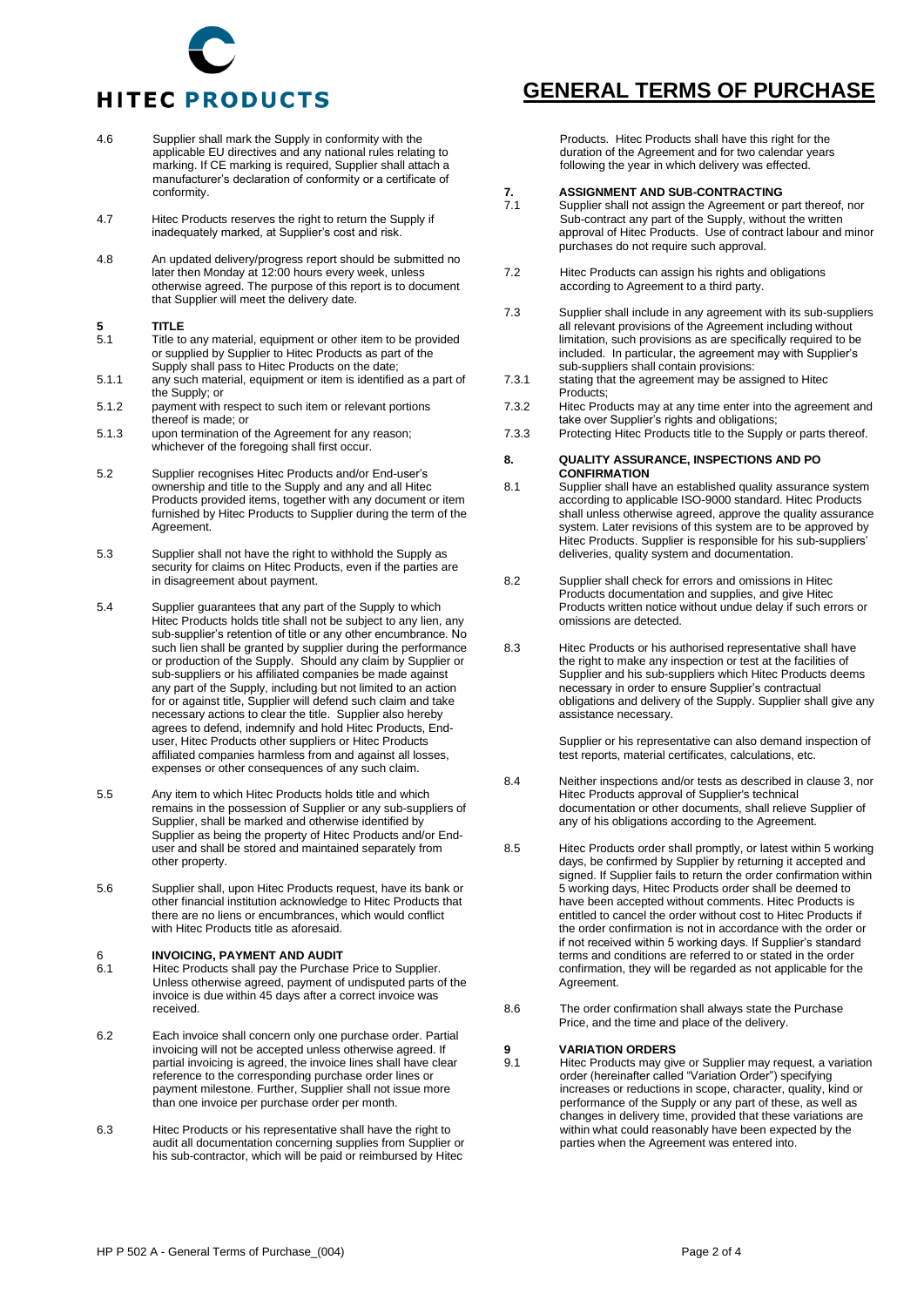# **HITEC PRODUCTS**

- 9.2 Before Hitec Products issues a Variation Order, Supplier shall, within 10 days after receipt of inquiry, give Hitec Products a specification containing the following:
	- a) Description of the scope of the Variation Order.<br>b) Effect on Purchase Price.
	- b) Effect on Purchase Price.<br>c) Effect on delivery time.
	- Effect on delivery time.

Lack of such specification shall be considered as acceptance of Variation Order without impact on Purchase Price or delivery time, and the Variation Order will confirm this.

- 9.3 Hitec Products shall decide upon Supplier's specifications as mentioned in clause 9.2 within 20 days after receipt of such specifications.
- 9.4 Unless otherwise specified in the Agreement, the effects of the Variation Order will be established through negotiations.
- 9.5 A Variation Order shall be referred to as such. It shall contain a complete description of the effects of the Variation Order for the Agreement. Effects not stated in the original Variation Order, shall be described in an addendum to the Variation Order.
- 9.6 The Variation Order shall, upon Hitec Products request, be implemented even if the parties have not reached an agreement concerning the effects of the Variation Order.

#### **10. CANCELLATION**

- Hitec Products can cancel the Agreement by informing Supplier in writing. Hitec Products shall in such event pay to Supplier for work already performed and duly documented, and any other reasonable and unavoidable direct expenses incurred by Supplier due to the cancellation. In addition to this a cancellation fee shall be paid, equalling the lower amount of:
	- a) Four per cent of the Purchase Price.
	- b) Six per cent of that part of the Purchase Price, which has not been paid before the cancellation date.

No such cancellation fee shall be paid for Hitec Products termination according to clause 12 or 13.

#### **11. WARRANTY**

- Supplier guarantees that the Supply conforms to the technical documentation, and that any design and engineering performed by Supplier is suitable for the intended purpose and use of the Supply.
- 11.2 Unless otherwise agreed, the warranty period expires 24 (twenty-four) months after the Supply has first been taken into use for End-user's intended purpose.
- 11.3 If Supplier has carried out any rectification work during the warranty period, a new 24 (twenty four) months warranty period comes into effect for that part of the Supply which has been rectified, starting on the completion date for the rectification work; unless the remaining part of the warranty period as described in clause 11.2 is longer.

#### **12. DEFAULT**

12.1 Should defects occur during the warranty period set out in clause 11.2 and 11.3, Supplier shall immediately, or, later if so required by Hitec Products, make the necessary rectification at no cost to Hitec Products.

> Should Supplier not be able to rectify the defect within a reasonable period after the claim, then Hitec Products can himself, or let a third party do the rectification work at Supplier's cost and risk. Hitec Products shall in such case inform Supplier in writing without delay.

When rectification work is carried out offshore or abroad, Supplier shall pay any travelling, board and accommodation costs for his personnel.

#### **GENERAL TERMS OF PURCHASE**

Hitec Products can also claim compensation for defects according to existing regulations.

- 12.2 If the delivery of the Supply is delayed beyond the agreed delivery date, Hitec Products can, unless otherwise agreed, claim a penalty of 0,5 % of the Purchase Price for each calendar day the Supply is delayed. Supplier's cumulative liability for this penalty for late delivery is limited to 15% of the total purchase price.
- 12.3 Hitec Products may terminate this Agreement with immediate effect by giving written notice to Supplier due to one or more of the following situations:
	- a) Supplier becomes insolvent.<br>b) Supplier is in substantial bre

b) Supplier is in substantial breach of the Agreement.<br>c) If Supplier is late in delivery and Hitec Products is o If Supplier is late in delivery and Hitec Products is due the maximum penalty under clause 12.2, notwithstanding any other provisions of clause 12.3.

- 12.4 Subject to Hitec Products termination of the Agreement in accordance with this clause 12 or clause 13, Hitec Products shall have the option to take delivery of the parts of Supply under construction and/or finalised per date of termination. Supplier shall in such event deliver and transfer to Hitec Products in accordance with Hitec Products instructions free of any liens and encumbrances the Supply in its current status and all products, materials, services, documentation, equipment, drawings, software, software licences and other items to be supplied by Supplier in accordance with the Agreement. Hitec Products shall in such event compensate Supplier according to the Supply's current status meaning percentage completion of the Supply. Furthermore, if Hitec Products has terminated the Agreement in accordance with clause 12.3, or this clause 12.4, then the accumulated penalty shall be credited Hitec Products, or deducted from Hitec Products total compensation to Supplier.
- 12.5 Neither party shall in any circumstances be liable for any indirect or consequential losses suffered by the other party.

## **13. FORCE MAJEURE**

- Neither party shall be considered to be in default in performance of his obligations under this Agreement to the extent it can be proved that such performance has been prevented due to Force Majeure.
- 13.2 Any party intending to claim Force Majeure shall immediately give written notice to the other party.
- 13.3 If a Force Majeure situation continues without interruption for 30 days or more, each of the parties shall be entitled to terminate the Agreement by written notice. Hitec Products can require title to the Supply in its present condition at the time of cancellation, by paying a proportional part of the Purchase Price.
- 13.4 For the sake of clarification, and notwithstanding the general meaning of an force majeure event being that force majeure means an unforeseeable occurrence, the COVID-19 outbreak (the "Corona Virus") shall be regarded as force majeure, meaning that neither Party will be held to have defaulted on its contractual obligations to the extent that its performances has been hindered or prevented by the Corona Virus, either directly or indirectly, or any consequences thereof (and notwithstanding whether such consequences could or should have been foreseeable or not at the time the Contract was entered into).